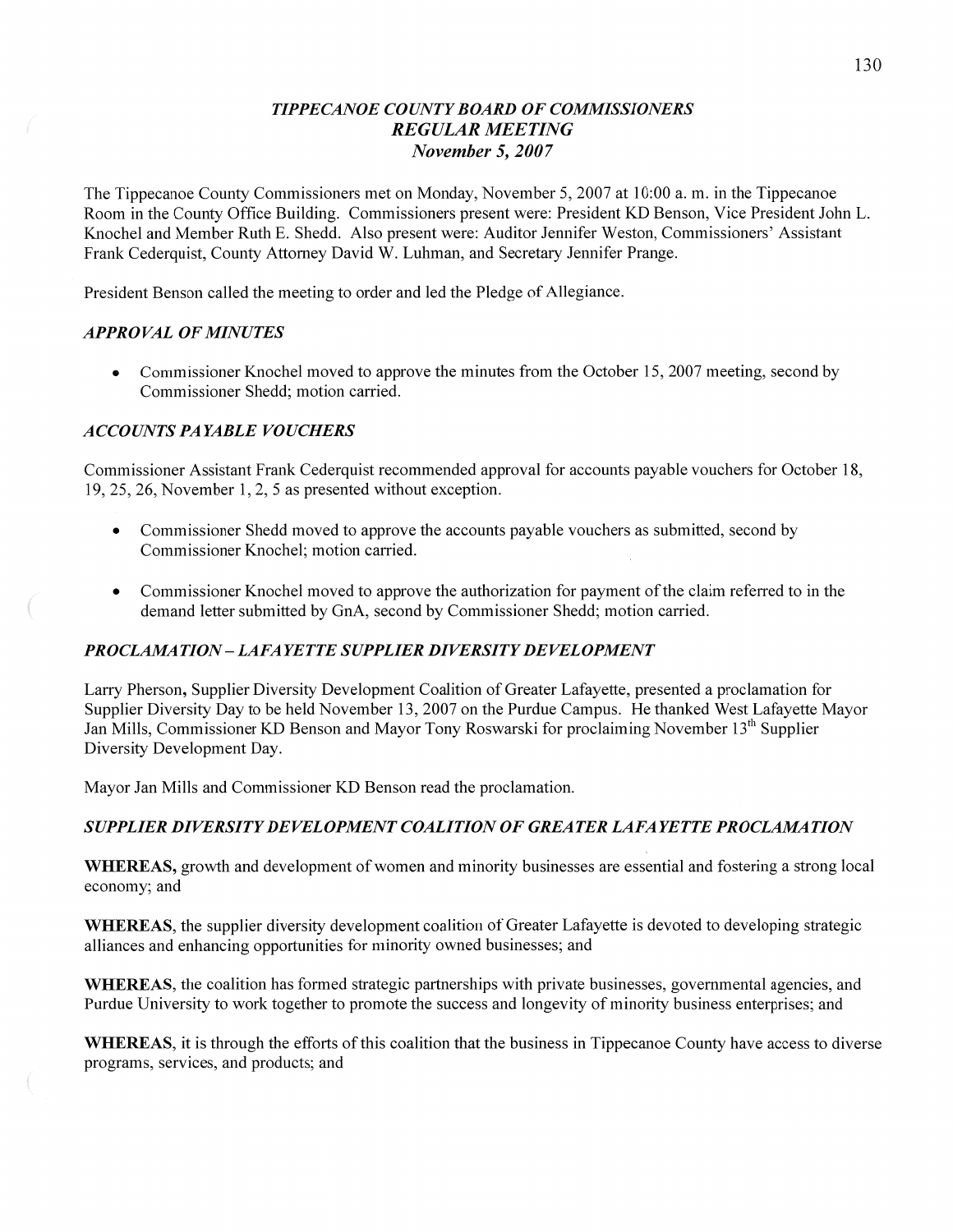**WHEREAS,** the cities and the county commend the coalition for it's dedication to building **a** stronger community by promoting and engaging in diverse business development.

**NOW, THEREFORE,** WE, Jan Mills, Mayor of the City of West Lafayette, KD Benson, President of the Commissioners of Tippecanoe County, and on behalf of Tony Roswarksi, Mayor of Lafayette, do hereby proclaim, November 13, 2007, Supplier Diversity Days, in honor of Supplier Diversity Development Coalition of Greater Lafayette.

# *HIGH* WA *Y* — *Opal Kuhl*

**A** Warranty Deed and a Temporary Highway Easement Grant for Parcel #1 on the newly designed Bridge #28 project was recommended for approval.

*0* Commissioner Knochel moved to approve the Warranty Deed and Temporary Highway Easement Grant for Bridge #28, second by Commissioner Shedd; motion carried.

Director Kuhl requested approval for a Construction Maintenance Bond from David Blubaugh for excavating work in all County Right-of—Way in the amount of \$5,000.00.

• Commissioner Knochel moved to approve the Construction Maintenance Bond for \$5,000 as presented, second by Commissioner Shedd; motion carried.

**A** Construction Maintenance Bond from Dwenger Excavating Contractors, Inc. to work in all County Right-of-Way in the amount of \$5,000.00 was recommended for approval.

**0** Commissioner Knochel moved to approve the construction maintenance bond from Dwenger Excavating as presented, second by Commissioner Shedd; motion carried.

Director Kuhl presented a Payment and Performance Bond from Duncan Robertson, Inc. each in the amount of \$515,378.00 for Bridge #20 project. She noted that **a** maintenance bond was not included.

**0** Commissioner Knochel moved to approve the Payment and Performance Bonds as presented, second by Commissioner Shedd; motion carried.

**A** Performance Bond, Payment Bond, and Maintenance Bond from Wirtz and Yates, Inc. each in the amount of \$358,973 .68 for Bridge #91 project were presented for approval.

• Commissioner Knochel moved to approve the bonds as presented for Bridge #91, second by Commissioner Shedd; motion carried.

**A** Performance Bond, Payment Bond and Maintenance Bond from Wirtz and Yates, Inc. each in the amount of \$458,386.72 for Bridge #107 project were recommended for approval.

• Commissioner Knochel moved to approve the bonds as presented for Bridge #107, second by Commissioner Shedd; motion carried.

**A** Performance Bond, Payment Bond and Maintenance Bond were recommended for approval from Wirtz & Yates, Inc. each in the amount of  $$636,161.12$  for Bridge #118 and #179 Project.

**0** Commissioner Knochel moved to approve the bonds as presented, second by Commissioner Shedd; motion carried.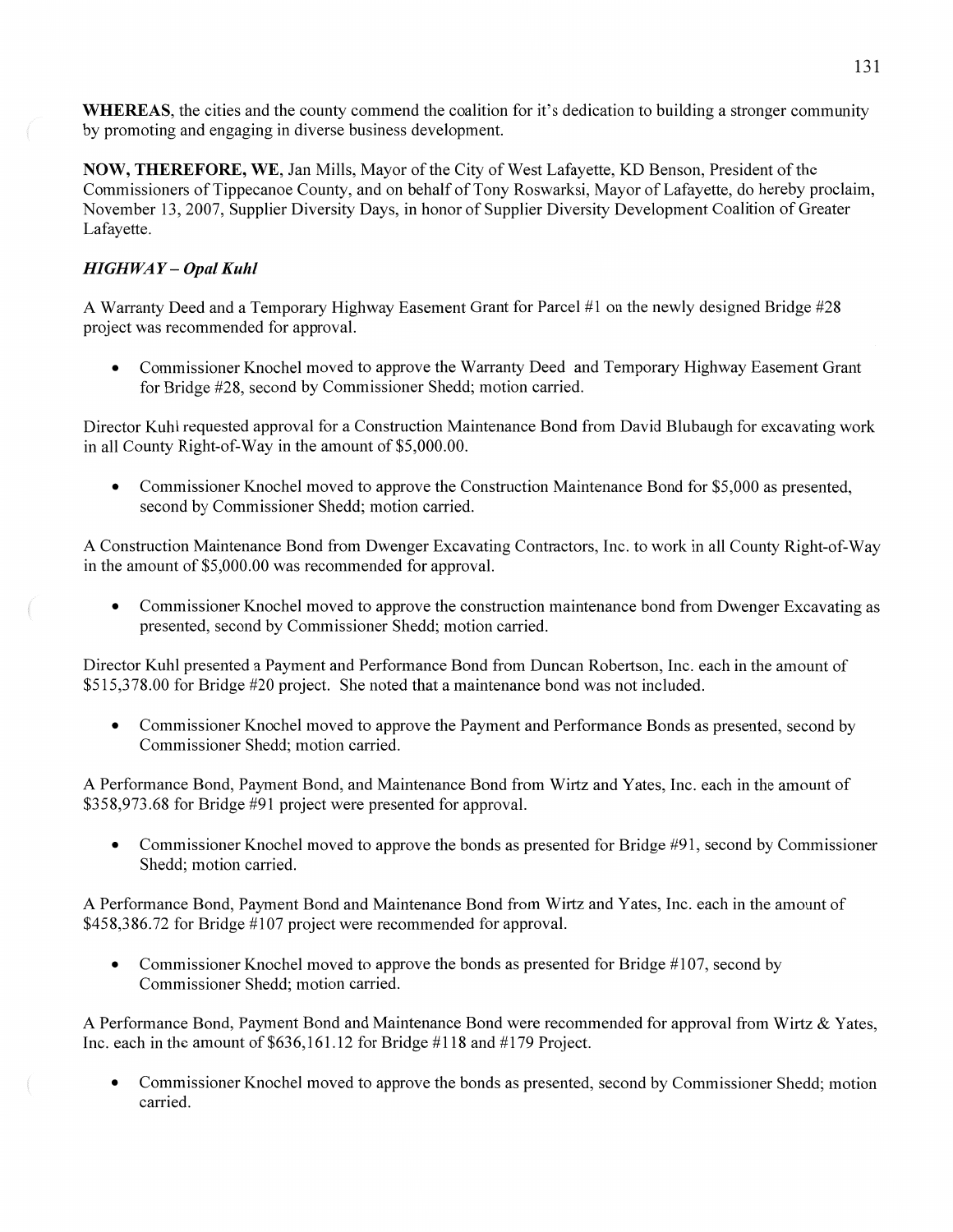#### REZ *ONES*

• Commissioner Knochel moved to hear and approve Rezone Z-2355; Matthew Overman Et Al (AA to a); Ordinance 2007-38-CM, second by Commissioner Shedd; motion carried.

**REZONE Z—2355—MATHEW OVERMAN** ET AL (AA to a), **ORDINANCE 2007-38-CM:** Petitioners are requesting rezoning of 16.3 acres located immediately south of I-65 and on the west side of CR 1000E where the road ends at the I-65 right-of-way in Lauramie 2 (NW) 21-3.

(quote)

 $\left(\begin{array}{c} \end{array}\right)$ 

October 18, 2007 Ref. No.: 07-513

Tippecanoe County Commissioners 20 North 3rd Street Lafayette, IN 47901

#### **CERTIFICATION**

#### RE: **Z—2355—MATTHEW OVERMAN** ET AL (AA to A):

Petitioners are requesting rezoning of 16.3 acres located immediately south of I-65 and on the west side of CR 1000E where the road ends at the I-65 right-of-way in Lauramie 2 (NW) **21—3.** 

Dear County Commissioners:

As Secretary to the Area Plan Commission of Tippecanoe County, I do hereby certify that at a public hearing held on October 17, 2007, the Area Plan Commission of Tippecanoe County voted 14 yes *-* 0 no on the motion to rezone the subject real estate from AA to A. Therefore, the Area Plan Commission of Tippecanoe County recommends to the Tippecanoe County Commissioners that the proposed rezoning ordinance be APPROVED for the property described in the attachment.

Public Notice has been given that this petition will be heard before the Tippecanoe County Commissioners at their November 5, 2007 regular meeting. Petitioners or their representatives must appear to present their case. Sincerely,

/s/Sallie Dell Fahey Executive Director

(unquote)

Stuart Gutwein, Attorney at Bennett Law Firm, spoke on behalf of the petitioner. The petitioner is requesting a rezone for property located in Lauramie Township of approximately 16.3 acres located near 1-65. The owners plan to use the property for a lawncare/landscaping **business** hub, a tree farm, and a small greenhouse to support the tree farm. A set-back encroachment was identified on the property and in the future, a variance will be filed for the encroachment.

**0** Commissioner Knochel moved to approve Rezone Z-2355; Ordinance 2007-38-CM, second by Commissioner Shedd; motion carried.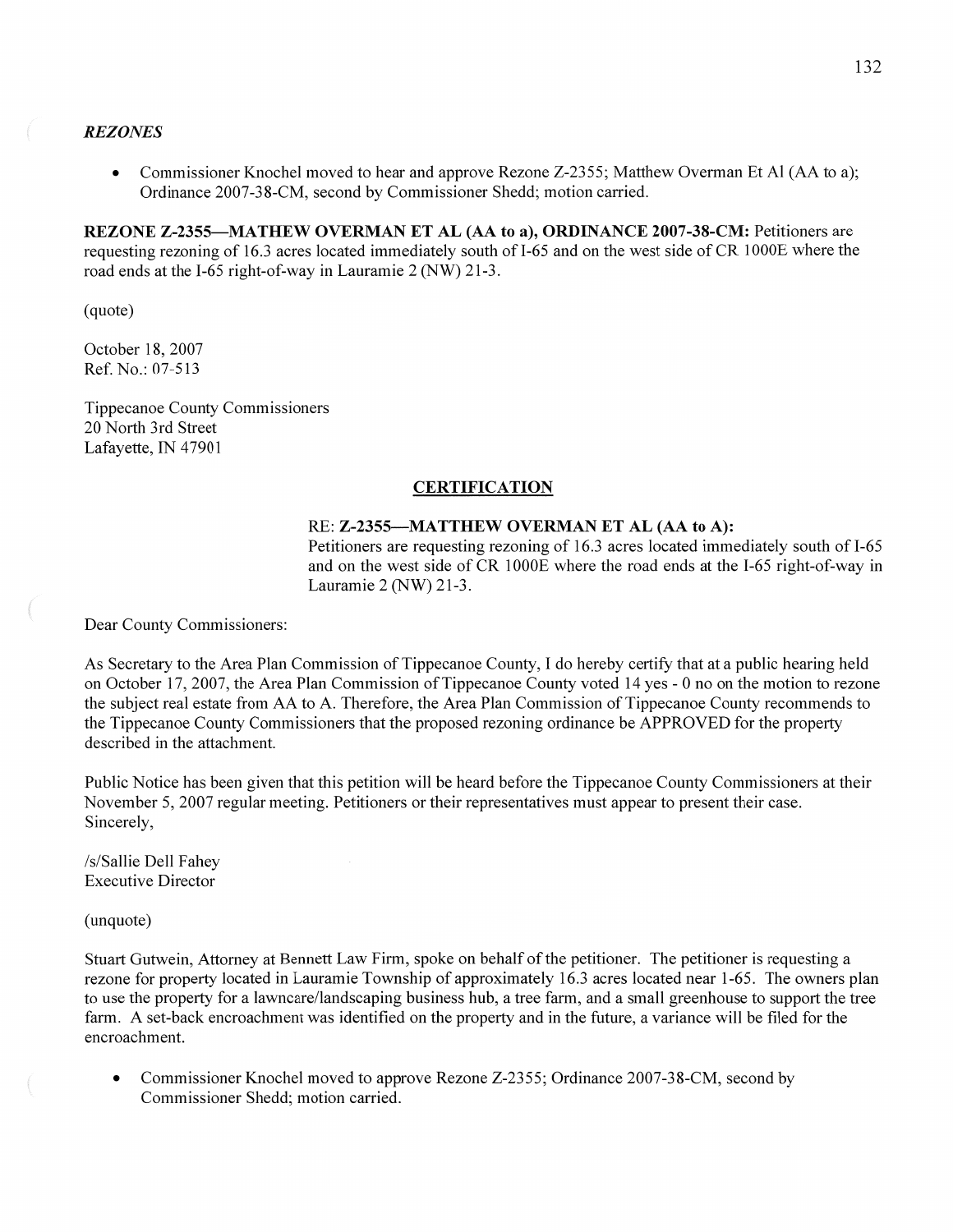Auditor Weston recorded the vote:

| Benson  | Yes |
|---------|-----|
| Knochel | Yes |
| Shedd   | Yes |

Ordinance 2007-38-CM passes 3-0.

## **AREA PLAN COMMISSION — Sallie Fahey**

Director Fahey presented a Resolution authorizing the President of the Commissioners to sign the Interlocal Agreement once resolutions from all the jurisdictions are adopted. The Interlocal Agreement authorizes the Area Plan Commission to Purchase Traffic Counters for the three major jurisdictions. The counters will also be available for any projects within jurisdictions.

**0** Commissioner Knochel moved to approve Resolution 2007-24-CM, second by Commissioner Shedd; motion carried.

#### *GRANTS — Laurie Wilson*

Prosecutor Pat Harrington spoke regarding the Search Warrant Blood Draw Grant through Indiana Criminal Justice Institute. He added this program is very effective and the number of blood draws has decreased in recent years. This grant reimburses hospitals for blood draws performed on impaired drivers.

**0** Commissioner Knochel moved to approve the grant as presented, second by Commissioner Shedd; motion carried.

TEMA Director Mark Kirby spoke regarding the Professional Services Agreement to hire a contractor. He added the contractor will represent the Department of Homeland Security in District IV. The proposed contract would be effective through June 30, 2008.

**0** Commissioner Knochel moved to approve the Professional Services Agreement for TEMA as presented, second by Commissioner Shedd; motion carried.

Grant Coordinator Laurie Wilson requested permission to apply for a grant for Superior Court 3 through the Indiana Criminal Justice Institute. This grant will fund 100 assessments, training, training kits, and conference attendance for administrators of the grant in Drug Court.

**0** Commissioner Knochel moved to grant permission to apply for the grant, second by Commissioner Shedd; motion carried.

## *SNOWREMOVAL CONTRACT*

Maintenance Supervisor Mike Haan requested the Snow Removal Contract be postponed until the proper insurance certificates are received from bidders.

#### *ORDINANCE 2007-39—CM: ENACTING* AND *ADOPT INGA SUPPLEMENT* TO THE *CODE* OF *ORDINANCES* FOR *T IPPE CANOE COUNTY* AND *DECLARING* AN *EMERGENCY*

Attorney Luhman noted an annual supplement has been received for ordinances that were passed since the last revision. This ordinance will adopt the supplement and make additional ordinances effective immediately.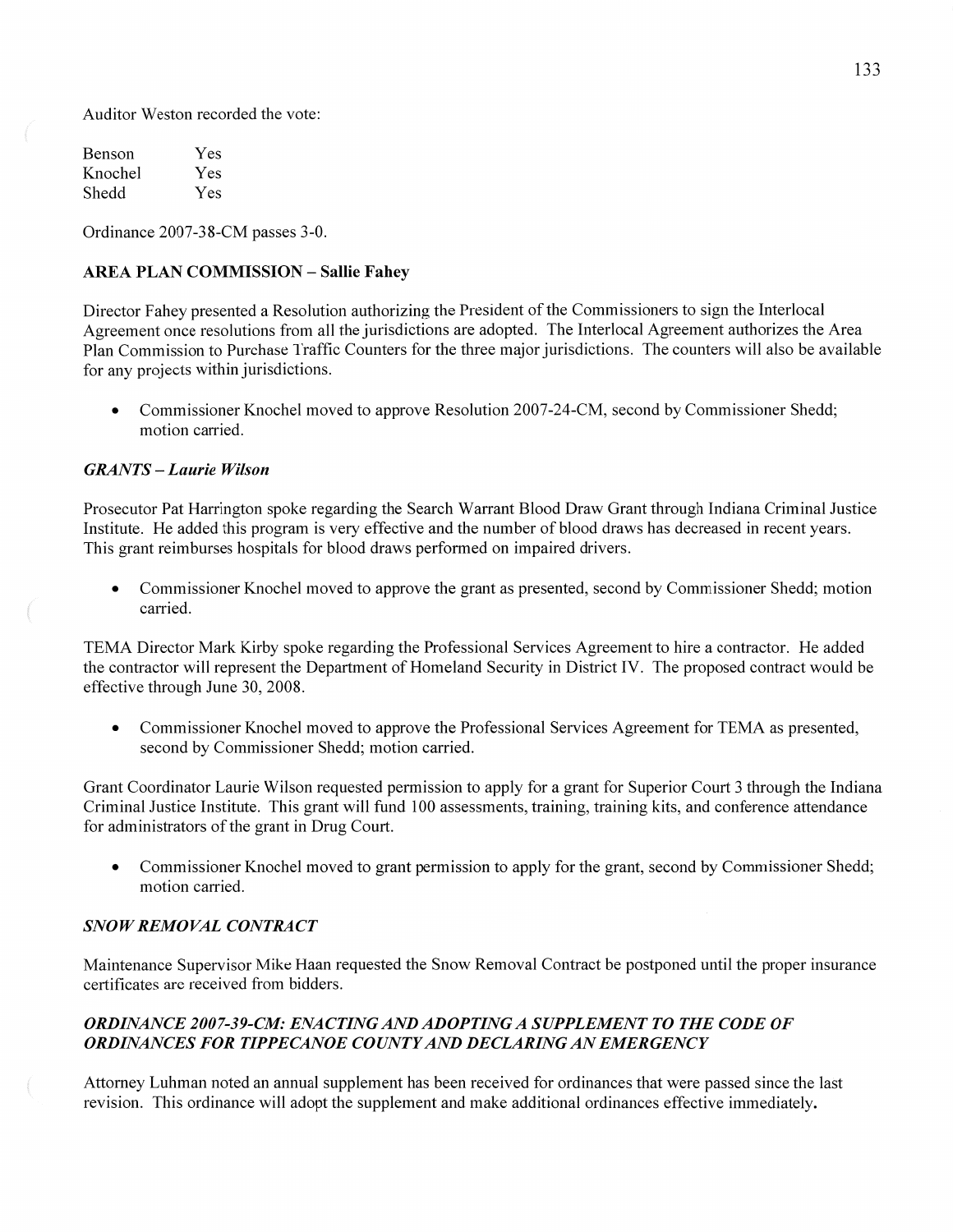**0** Commissioner Knochel moved to approve Ordinance 2007—39-CM on first reading, second by Commissioner Shedd;

Auditor Weston recorded the vote:

Benson Yes Knochel Yes Shedd Yes

Ordinance 2007—39-CM passes 3-0 on first reading.

- Commissioner Knochel moved to suspend the rules and hear Ordinance 2007-39-CM on second reading, second by Commissioner Shedd; motion carried.
- **0** Commissioner Knochel moved to hear and approve Ordinance 2007-39-CM on second reading; second by Commissioner Shedd;

Auditor Weston recorded the vote:

| Benson  | Yes |
|---------|-----|
| Knochel | Yes |
| Shedd   | Yes |

Ordinance 2007-39-CM passes 3—0 on second and final reading.

## *PERMISSION* TO *PUBLISH REQUEST* FOR *HVAC BIDS*

Commissioner Knochel noted that the Courthouse, Jail and 629 N. 6<sup>th</sup> Street building are all due for HVAC system replacements. The proposal request will be published on November 16, 2007. Attorney Luhman reponed that the bids will be due on December 17, 2007, with anticipation of the job being started in the spring.

**0** Commissioner Knochel moved to grant permission for publishing of **HVAC** bids, second by Commissioner Shedd; motion carried.

#### *CERTIFICATE* OF *PUBLIC APPROVAL* OF *APPLICABLE ELECTED REPRESENTATIVE*

The County Hospital Authority received a request fiom the St. Francis Health Services, **Inc.** to issue tax exempt bonds to provide monies for construction of the new St. Elizabeth East Hospital. The Hospital Authority held a public hearing last week and unanimously approved the issuance. The Commissioners will grant final approval as the applicable elected representative.

**0** Commissioner Knochel moved to approve the Certificate of Public Approval for the Hospital Authority of Tippecanoe County Subordinated Revenue Bonds, Series 2008, St. Elizabeth East Hospital Project, second by Commissioner Shedd; motion carried.

#### *SPONSORSHIP A GREEMEN T* FOR *LAFA* YE *TTE/WES T LAFA* YE TTE DE VEL *0PMEN T CORPORA* TI 0N

Commissioner's Assistant Frank Cederquist presented a request by the Lafayette/West Lafayette Development Corporation to use the north stairs of the Courthouse to erect a Viewing stand for the Christmas Parade held on December 2, 2007.